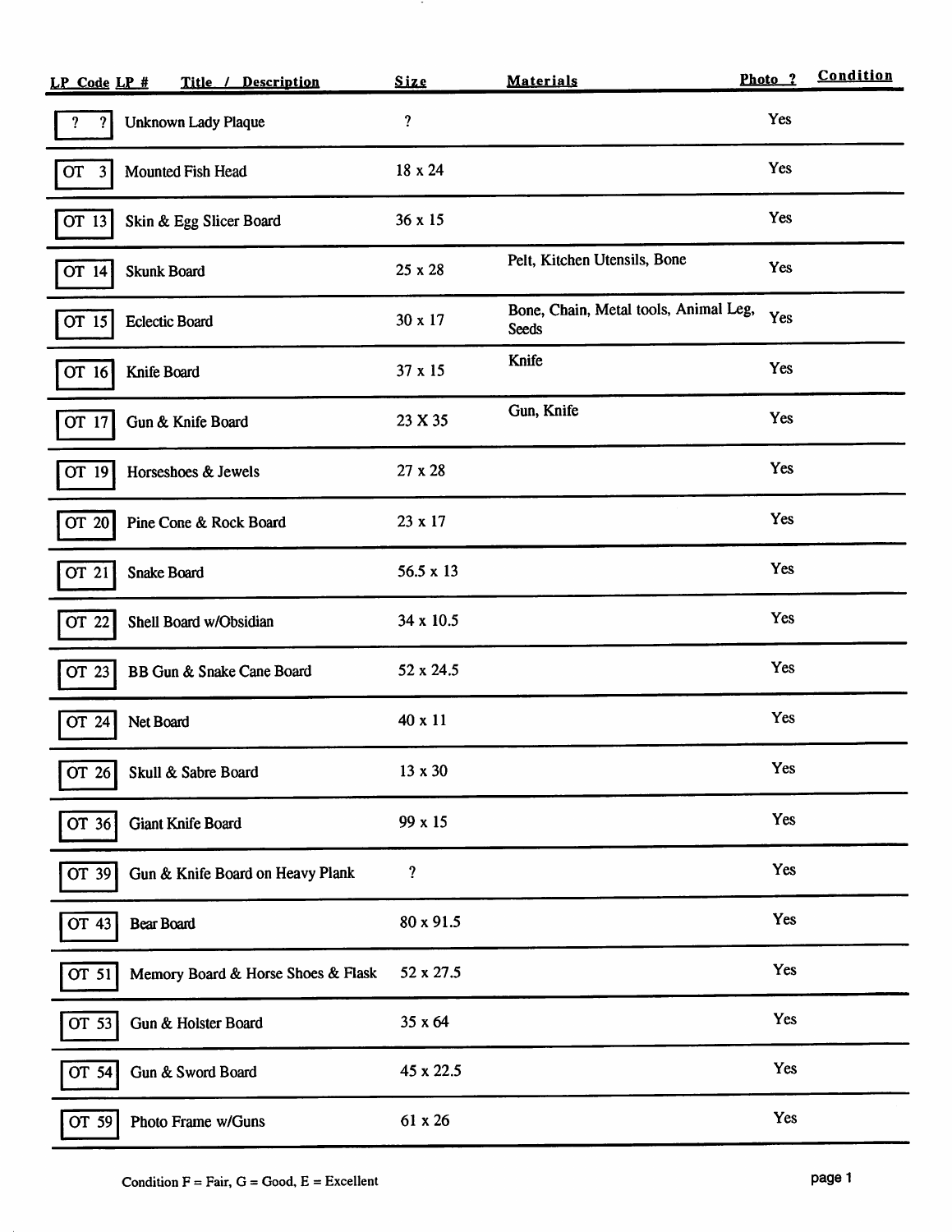| Title / Description<br>LP Code LP #                                     | <b>Size</b>             | <b>Materials</b> | Photo ?    | Condition |
|-------------------------------------------------------------------------|-------------------------|------------------|------------|-----------|
| Life Sculpture Plaques - "Lorraine"<br>S                                | $15 \times 11$          |                  | Yes        |           |
| Life Sculpture Plaques - "Clifford"<br>S<br>2                           | $15 \times 11$          | Painted concrete | Yes        |           |
| Life Sculpture Plaques - "Louise"<br>S<br>$\mathbf{3}$                  | $15 \times 11$          | Painted concrete | <b>Yes</b> |           |
| Life Sculpture Plaques - "Rosemarie"<br>S<br>4                          | $15 \times 11$          | Painted concrete | Yes        |           |
| Life Mask Plaques - "Marianne Ehn"<br>S<br>5 <sup>1</sup>               | 15 x 11                 | Painted concrete | Yes        |           |
| Life Mask Plaques - " Connie Phillips"<br>S<br>$6 \mid$                 | $15 \times 11$          | Painted concrete | Yes        |           |
| ${\mathbb S}$<br>Life Sculpture Plaques - Uncle Oscar<br>8 <sup>1</sup> | 17 x 12                 | Painted concrete | Yes        |           |
| Old Trapper as one eyed bandit<br>S<br>9                                | 17 x 12                 | Painted concrete | Yes        |           |
| Life Mask Plaques - "John's Wife"<br>S<br>10 <sup>°</sup>               | 15 x 11                 | Painted concrete | Yes        |           |
| Lorraine w/Braid<br> 12                                                 | 14 x 30                 | Painted concrete | Yes        |           |
| Life Mask Plaques - "Self Portrait"<br>13<br>S                          | 15 x 11                 | Painted concrete | Yes        |           |
| Lorraine w/Rose Braid<br>S<br>15                                        | 14 x 30                 | Painted concrete | Yes        |           |
| 22<br>Lorraine w/Braids                                                 | 20 x 30                 | Painted concrete | Yes        |           |
| 23<br>Life Mask Plaques - "Judy & Guns"<br>$S_{-}$                      | 18" dia                 | Painted concrete | Yes        |           |
| $S$ 24<br>Mary Esther OT's Wife                                         | $\overline{\mathbf{?}}$ | Painted concrete | Yes        |           |
| $S$ 29<br>Unknown Girl plaque                                           | 17 x 11                 | Painted concrete | Yes        |           |